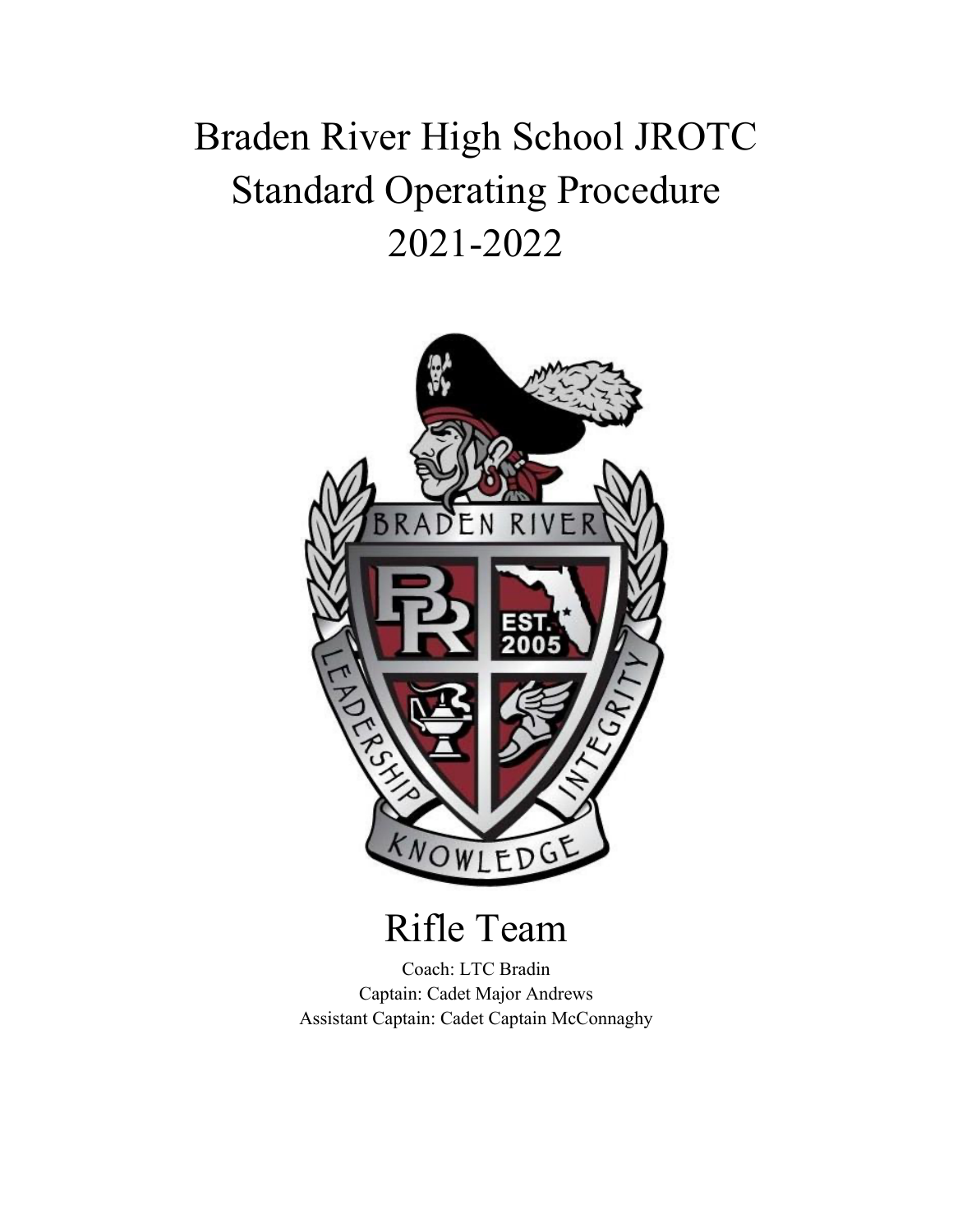# Rifle Motto

Focused and steady, Always ready, God as my witness, My shot will hit this.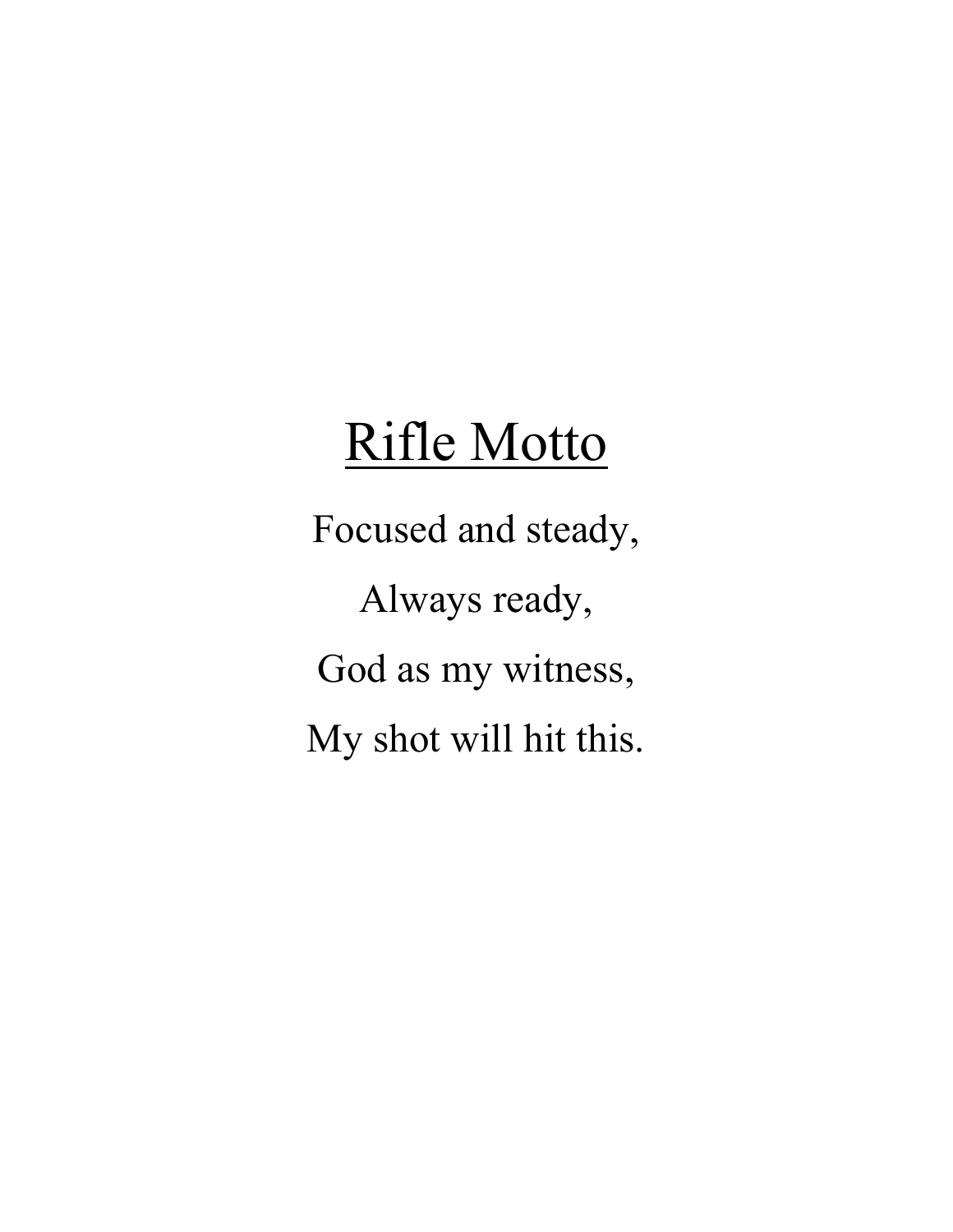### Pirate Battalion Rifle Team Standard Operating Procedures

- 1) The **Purpose** of this SOP is to set standards and qualifications for membership on the Rifle Team, and to establish criteria for Rifle Team awards.
- 2) **Breakdown of the Team:**

#### a) **Rifle Team Captain**

- i) The commander will normally be a LET 3 or higher cadet who normally has at least two years of experience on The Rifle Team. Specific duties of the commander are:
	- **(1)** Command the Rifle Team at all formation, meetings, functions, and training activities, under the supervision of the Rifle Coach (JROTC instructor).
	- **(2)** Plan training and other activities, under the direction of the Rifle Coach (JROTC Instructor). If the team commander does not plan it, it will not happen.
	- **(3)** Call meetings of the team to plan events as needed, and to call team meetings to inform them of decisions, and to train them. These meetings should be coordinated in advance with the Rifle Coach.
	- **(4)** Make recommendations to the Rifle Coach for appointment of subordinate leaders.
	- **(5)** Train subordinate leaders and make sure they are doing their jobs properly.
	- **(6)** Monitor supply and maintain equipment as well as informing the Rifle Team coach of any damaged equipment.
	- **(7)** Set an excellent example and ensure that members always exercise good traits of leadership and citizenship.

#### b) **Rifle Team Assistant Captain**

- i) The Rifle Team Assistant Commander is a LET-2, LET-3, or LET-4 cadet who can assume all the duties of the commander. In addition, the Assistant Commander will:
	- **(1)** Assist in the training of The Rifle Team
	- **(2)** Ensure that all administrative tasks are complete.
	- **(3)** Take charge of the team in the absence of the commander.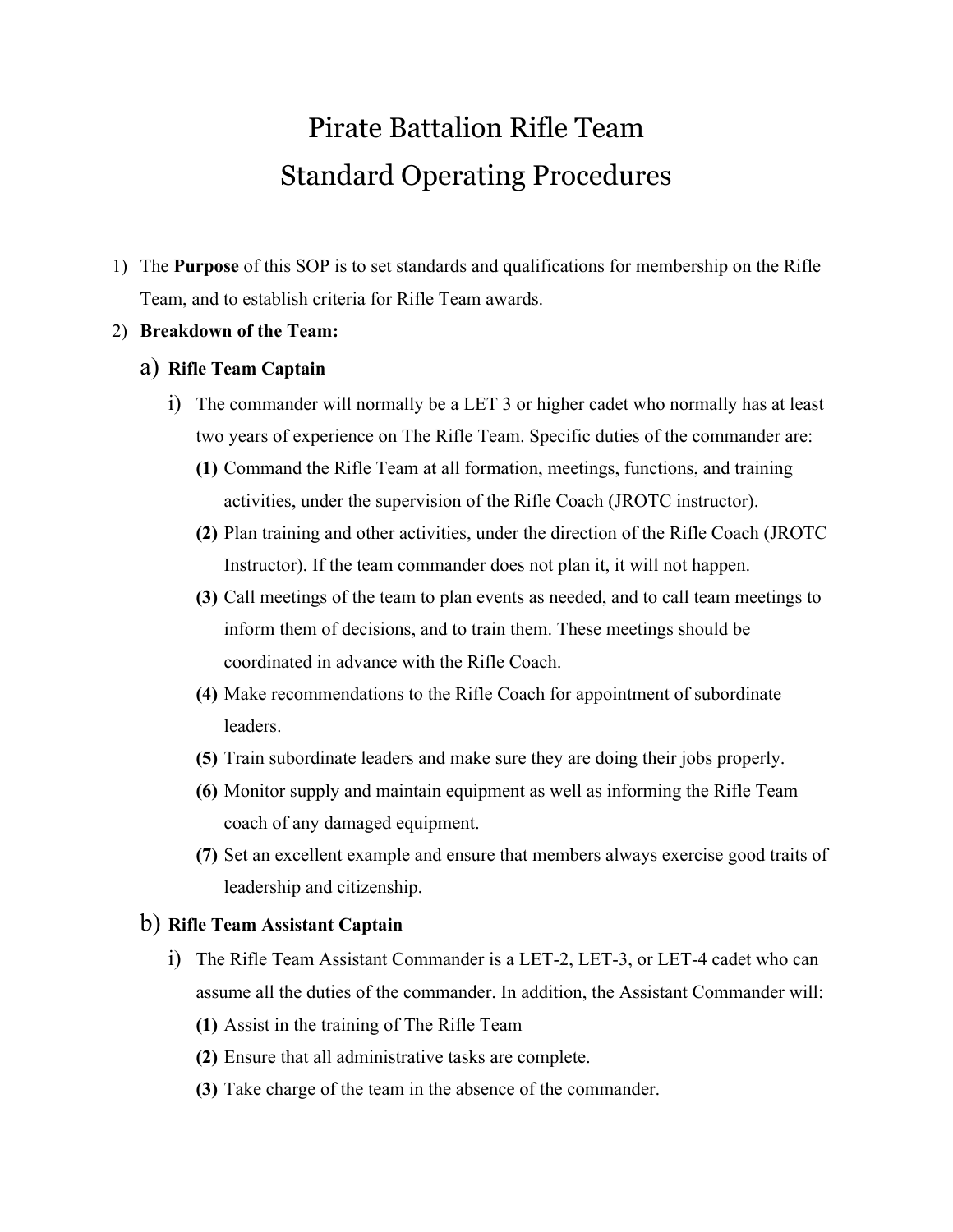- **(4)** Take role call at all formations, meetings, and other events, and keep an attendance log for all training sessions and events.
- **(5)** Make note of absences at all functions and determine if they should be listed as excused. If not excused, they should be reported to the team commander for necessary actions.
- **(6)** Track the progress for each Rifle team member using the point system as determined by the Rifle Team Captain.

#### c) **Team Members**

- i) Membership on the Rifle Team is open to all cadets in The Pirate Battalion, regardless their rank, class, or position. However, all members must meet minimum selection criteria:
	- **(1)** Be enrolled in the current school year as a cadet in JROTC
	- **(2)** Have a cumulative GPA of 2.0 or higher, and a minimum of a "C" in every class
	- **(3)** Pass the Rifle team safety exam and shooting evaluation
	- **(4)** Shoot a 200 or above consistently to maintain their spot, or maintain standard scores as determined by the Rifle Team Captain
	- **(5)** Leadership, academics, shooting, and rank will all affect your eligibility of becoming a leader on the rifle team
- ii) Members will take orders from The Rifle Team Coach, the Rifle Team Commander, and the Rifle Team Assistant Commander. If a member of the team is a higherranking cadet, he or she is still outranked by The Rifle Team Commander, who oversees the team. Higher-ranking cadets should be aware of this point before joining the Rifle Team. The final decision-making authority for all Rifle team issues is the Rifle Coach (JROTC Instructor).

#### 3) **Procedures**

a) **Meetings:** The Rifle Team may hold meetings before school, separate from rifle practices. Team members will attend meetings as called for by the team commander or Rifle Coach. Failure to do so will result in point deduction, and possibly termination from the team.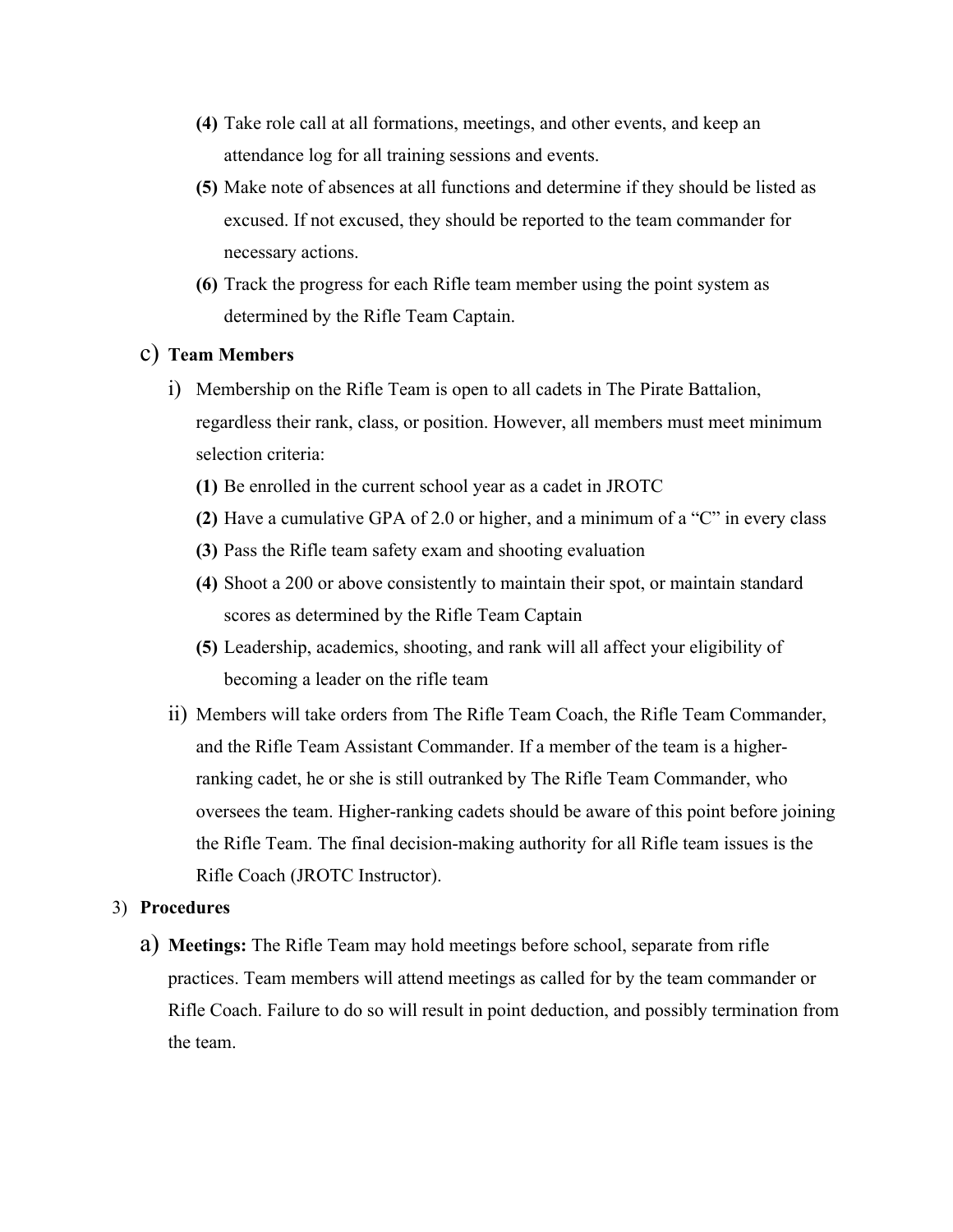- **b) Attire:** The attire for Rifle Team includes the clothes that one can shoot best in. The JROTC rifle team jacket, jeans (no skinny jeans), and the standard JROTC Maroon shirt will be worn at all competitions. Flat sole shoes with no high-top are required to shoot as well. Boots are not authorized for practice or competition. For practice, it is recommended to have a jacket/sweatshirt, jeans or not excessively tight-fitting pants, and flat sole shoes with no high-top. If the correct shoes are not worn at practice it is expected you practice in socks, rather than the incorrect shoes.
- c) **Attendance:** Rifle team members will be at school ready to shoot by 5:30 a.m... Practice is held 3 days a week (Tuesday, Wednesday, and Thursday). The rifle team commander **must** be notified if a member cannot participate in a practice or competition at least 2 weeks prior to the actual event. Attendance is a main factor which determines the amount of points a team member accumulates. The point system will be determined by the Rifle Team Captain, and an outline and standards will be provided to each cadet on the rifle team as well as provided in section four of the Rifle SOP.
- d) **Practice:** Practices Will be arranged in the order that follows:
	- i) Arrive between 5:10-5:25. And be ready to shoot by 5:30, log time of arrival.
	- ii) Within time of arrival prepare your individual shooting station in the proper order
		- (1) Set up targets with (name and date) by following the lines outlined on the shooting boards. Position lights and align your shooting station to the board itself.
		- (2) Retrieve Mat, kneeling roll, pellet stand/stool, scope stand, scope, blinder, sling, and pellets. Place in proper position.
		- (3) Lastly, retrieve your rifle, remove the cap, and fill with air. Ensure the air is filled every practice.
		- (4) Get into shooting position to zero and wait for the commands Load and Start.
- e) **Matches:** Matches will be arranged in the order that follows:
	- i) Matches are either at Manatee High School, Postal competitions at Braden River High School, or the state competition at Island Coast High School.
		- (1) Manatee High School Matches
			- (a) Leave the school no later than 1:00PM with all equipment packed the morning of.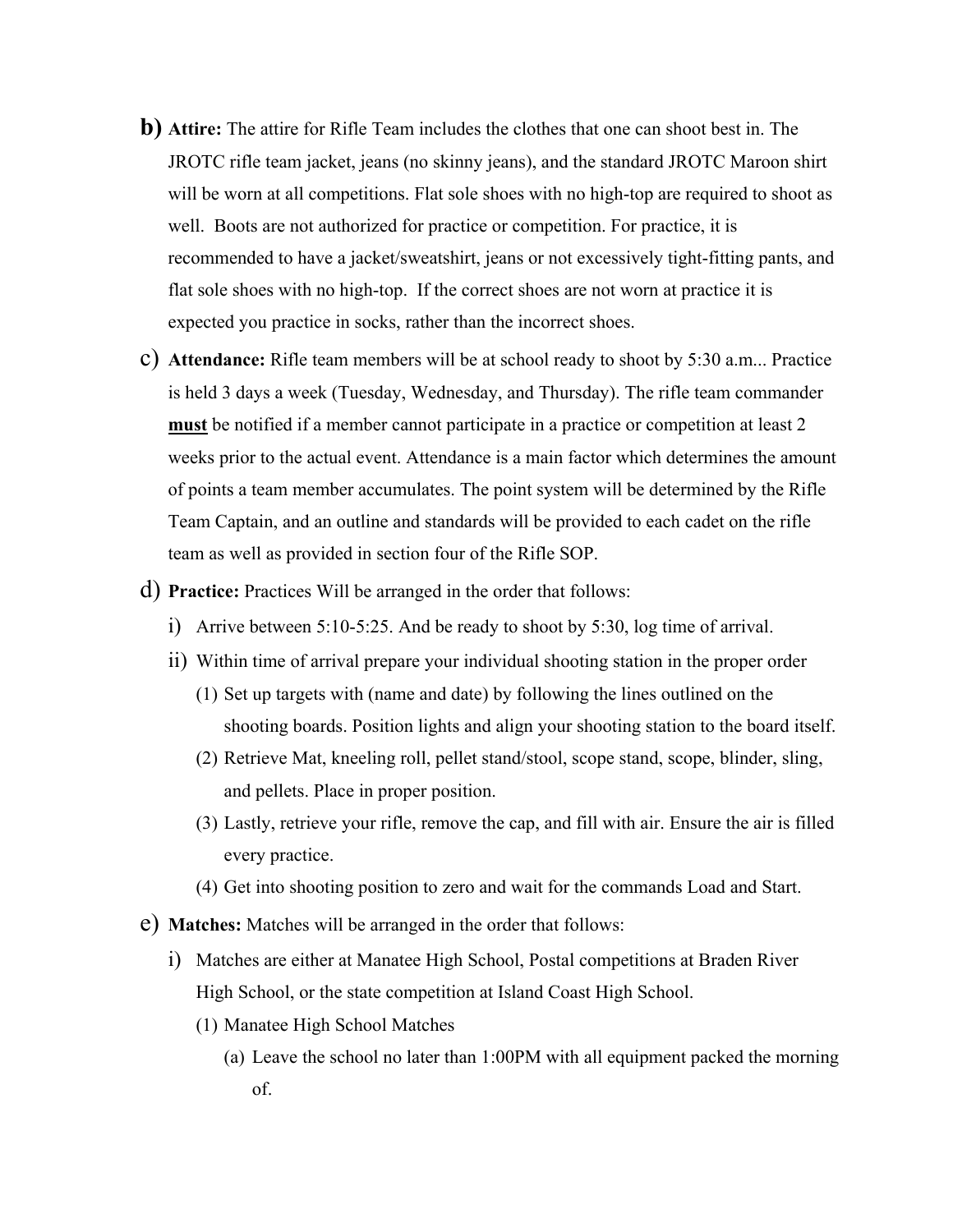- (b) Arrive at MHS at approximately 1:30PM
- (c) Have shooting "B" Team set up portable range at the designated shooting area
- (d) "A" Team should be performing minimal work as to slow their heart rate in preparation for shooting.
- (e) "A" Team should start shooting by 2:30PM. Once "A" Team has finished shooting, "B" Team shall shoot.
- (f) After shooting, everybody packs up. No exceptions.
- (g) Everyone is required to be at the awards ceremony at the end of the match in their proper attire (as specified in section 3B of the SOP).
- (2) Postal
	- (a) Postal matches are started promptly at 5:30AM on a standard day of shooting
	- (b) Orion targets are strictly used unless provided for by the competition coordinators.
	- (c) Postal competitions/practices should be taken as seriously as any other competition or event.
- (3) States
	- (a) States does not always follow a standard structure. Yet the most notable difference is that there are only four shooters and one backup shooter. These five are chosen based off the score from Area 5. Others can come and watch the match. Only one shooter shoots in each firing order. The match normally lasts several hours. The matches are typically located in Cape Coral, Florida. It is tradition for the team to go out for dinner at the Hungry Howie's on SR70.
	- (b) The following supplies are required to be brought to all competitions:
		- (i) Permissions slips
			- 1. Turned into team captain prior to event by specified date.
		- (ii) Packing list
			- 1. Rifles
			- 2. Range boxes
			- 3. Target boards
			- 4. Pins/staples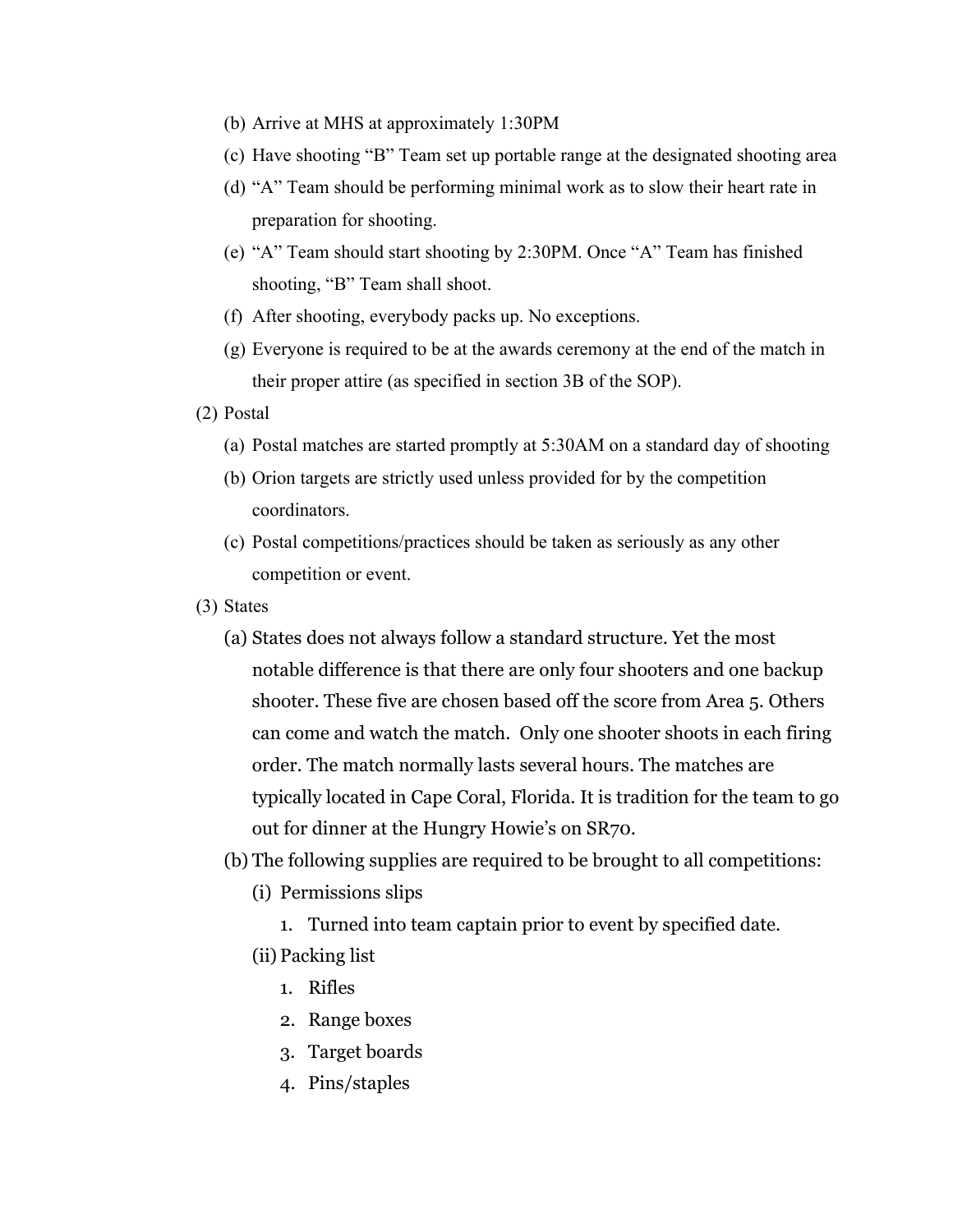- 5. Targets (Only for postal)
- 6. Kneeling rolls
- 7. Match pellets (At least three tin containers)
- 8. Mats
- 9. Scopes
- 10. Scope Stands
- 11. Pellet Stands
- 12. Extra CBIs
- 13. Lights
- 14. Extra Blinders and Slings

#### 4) **Point System:**

a) **Standards:** Every member begins with 0 points, and the lower amount of points the cadet maintains the better. The points take into account competitions and attendance. Once 30 points is reached or exceeded, that cadet will no longer be eligible for awards at the award ceremony, regardless of if negative points place the cadet lower than 30 again. Once 60 points is reached or exceeded the cadet will immediately be terminated from the team.

#### b) **Absences:**

- i) **Excused Absences** will be determined on a case-by-case basis, for instance, medical emergencies or car accidents. However, if the event was previously planned, for it to be excused the rifle team captain must be informed at least 2 weeks prior to the event occurring. If a last-minute trip is planned or a lastminute doctor appointment is scheduled, these still do not count unless the cadet lets the captain know 2 weeks prior. If a cadet is sick and is unable to come into school that day, you must receive a doctor's note.
	- (1) Excused Absences will count anywhere from 2-5 points as determined by the Rifle Team Captain.
- ii) **Unexcused Absences** are unacceptable, as a rifle team member, it is expected that all practices are attended unless excused beforehand. Most common unexcused absences include waking up late, forgetting practice, or academic probation. If placed on academic probation, this still counts as an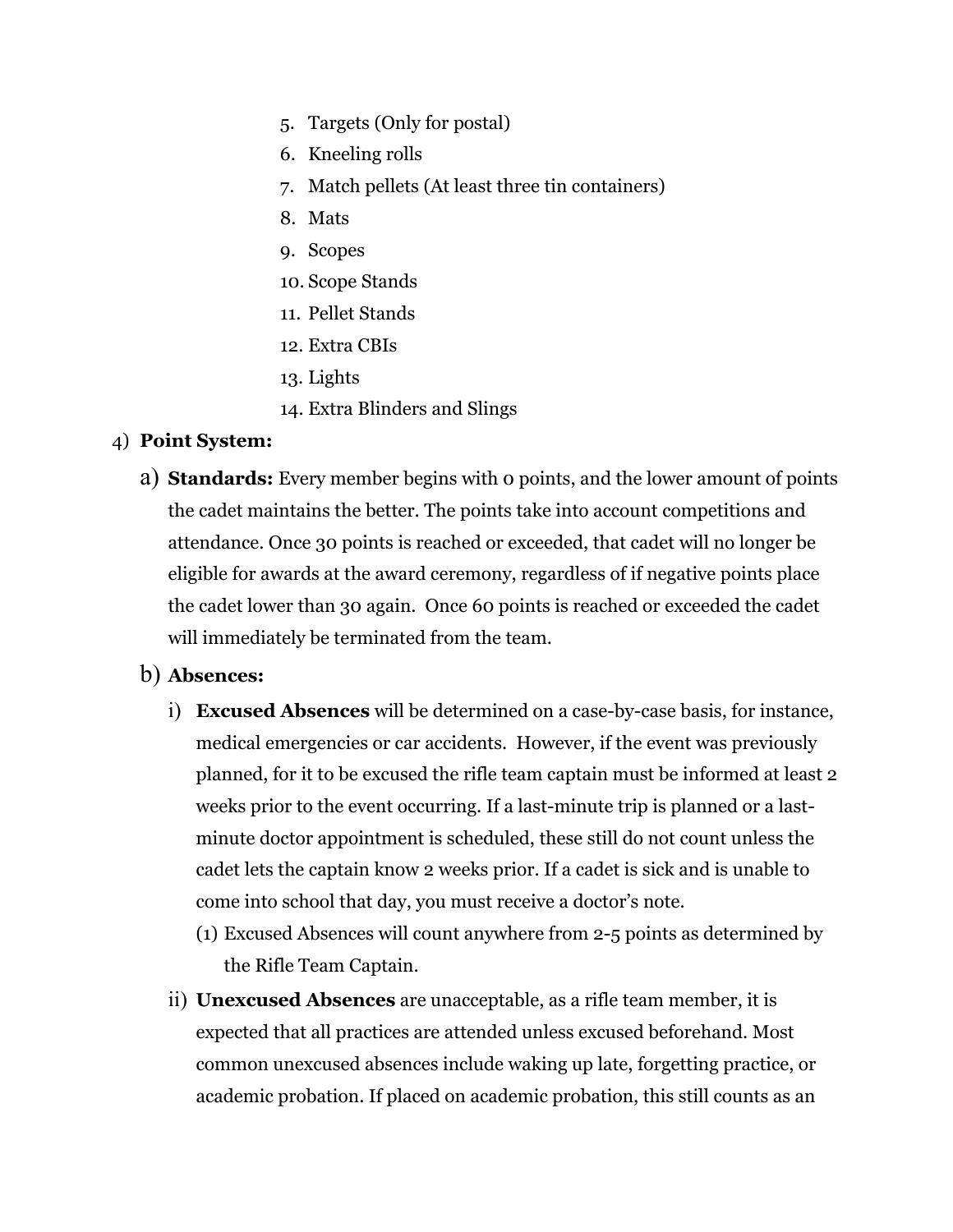unexcused absence (there's no excuse for academic failure). However, if on academic probation and the cadet still attends the practice to work on homework less points will be added as specified below.

- (1) Unexcused Absences will count as 20 points
- (2) Academic Probation with continual attendance (not to shoot, but to complete schoolwork) will count as 15 points

#### iii)**Late Attendance**

- (1) Tardiness is inexcusable and will cause addition of points.
	- (a) Since there are 90 minutes in every rifle practice, every approximate 10 minutes will count as 2 points.
		- (i) 1 minute late will round up to 10 minutes (meaning 2 points added), 11 minutes will round up to 20 minutes (meaning 4 points added), and this continues until the maximum 20 points is reached

#### iv) **Bonuses from Competitions**

- (1) First Place: -3 points
- (2) Second Place: -1 points
- (3) Individual Awards: -3 points
	- (a) Note: If the cadet has 0 points at the time of receival of these bonuses, the cadet does not then have negative points, they will remain at 0.
	- (b) Note: If the cadet has already exceeded 30 points, and their points go below 30 with the addition of bonus points, they still do not receive rifle awards at Military Awards Night.

#### 5) **Awards**

- a) Awards are determined by the Rifle Team Captain and the Rifle Team Coach and are outlined as well in the Awards Book located in CSM Collis and LTC Bradin's classrooms.
	- i) N-3-7 Rifle Team Ribbon and Medal
		- (1) Awarded on Military Awards Night based off point system.
	- ii) Rifle Team Crest
		- (1) Presented to team members who have participated in one or more competitions and have scored at least a 220 in either competition or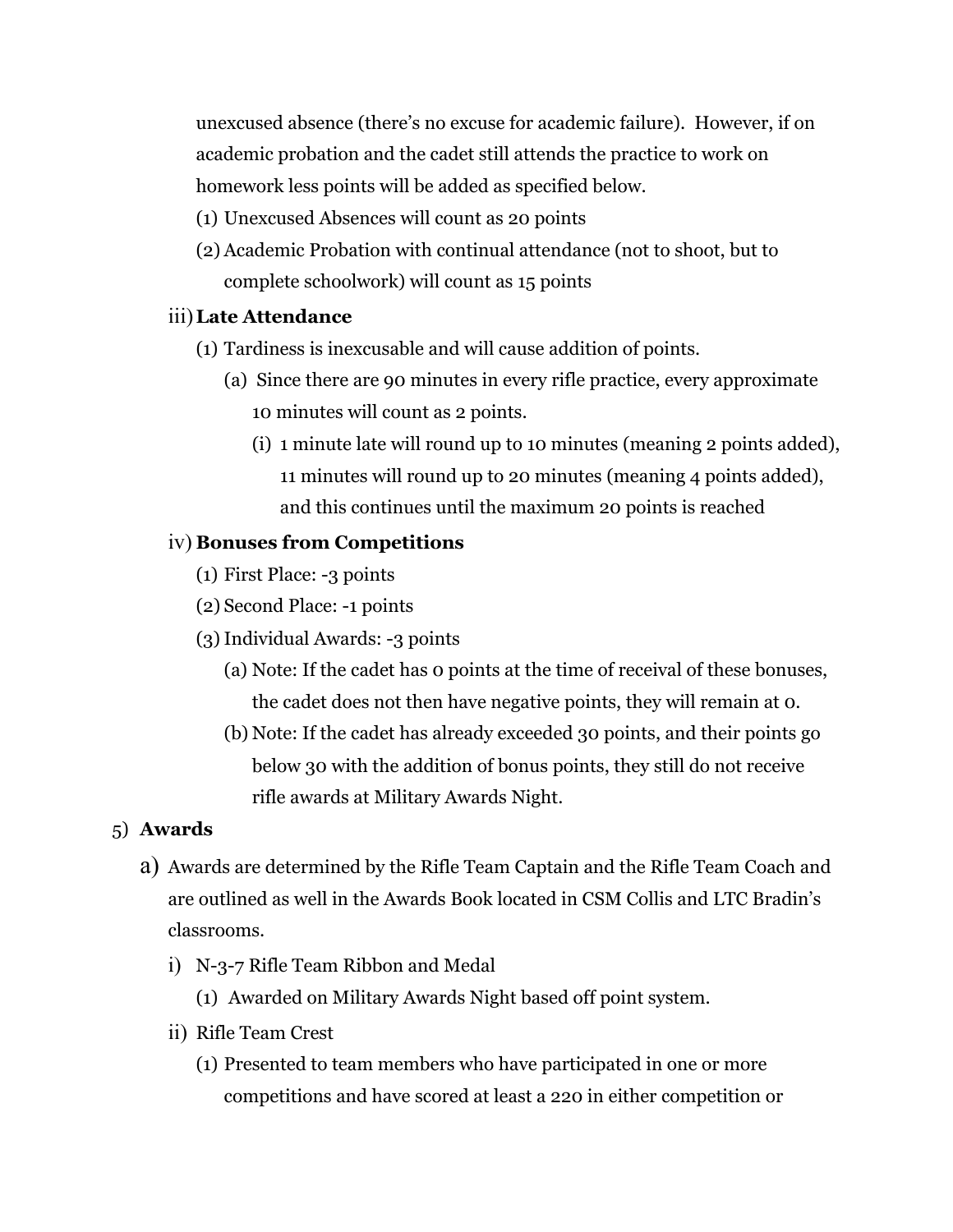practice. However, if scored in practice it must be approved by the Rifle Team Captain.

- iii) Rifle Team Cord
	- (1) Presented to current members of the Rifle Team that have participated in at least one competition. They must have scored at least a 220 in either competition or practice. However, if scored in practice it must be approved by the Rifle Team Captain.
- iv) Marksmanship Qualification Badge- Expert
	- (1) Presented to rifle team cadets who score 200 points or higher at competition.

#### 6) **Suspensions and Terminations**

- a) Failure to retain eligibility from the activity/athletic office. All members will be placed on the eligibility list at the school and meet all eligibility requirements.
	- i) Failure to handle the rifles and equipment in a safe manner.
	- ii) Failure to maintain a 'B' average in a JROTC class.
	- iii) Failure to keep a passing grade in all other non-JROTC classes (no D's or F's). Members may not be on academic probation for any amount that places them higher than 60 points.
	- iv) Failure to adhere to the high standards of conduct and appearance of the Rifle team, to bring discredit to the Rifle Team and the corps of cadets.
	- v) Failure to wear the prescribed uniform on any cadet uniform day, and/or failure to maintain haircut and grooming standards set forth by the Rifle Team.
	- vi) The final decision-making authority for any and all Rifle Team issues is the Rifle Coach (JROTC Instructor).
	- vii) Failure to maintain a point score of 59 or below.

#### 7) **Funds and Related**

- a) The rifle team is the most expensive team to run in the Pirate Battalion. It costs over \$500 each year. For that reason, all Rifle Team members are required to participate in the yearly fundraising.
	- i) Members are required to participate in at least one of the football parking fundraisers on Friday evenings.